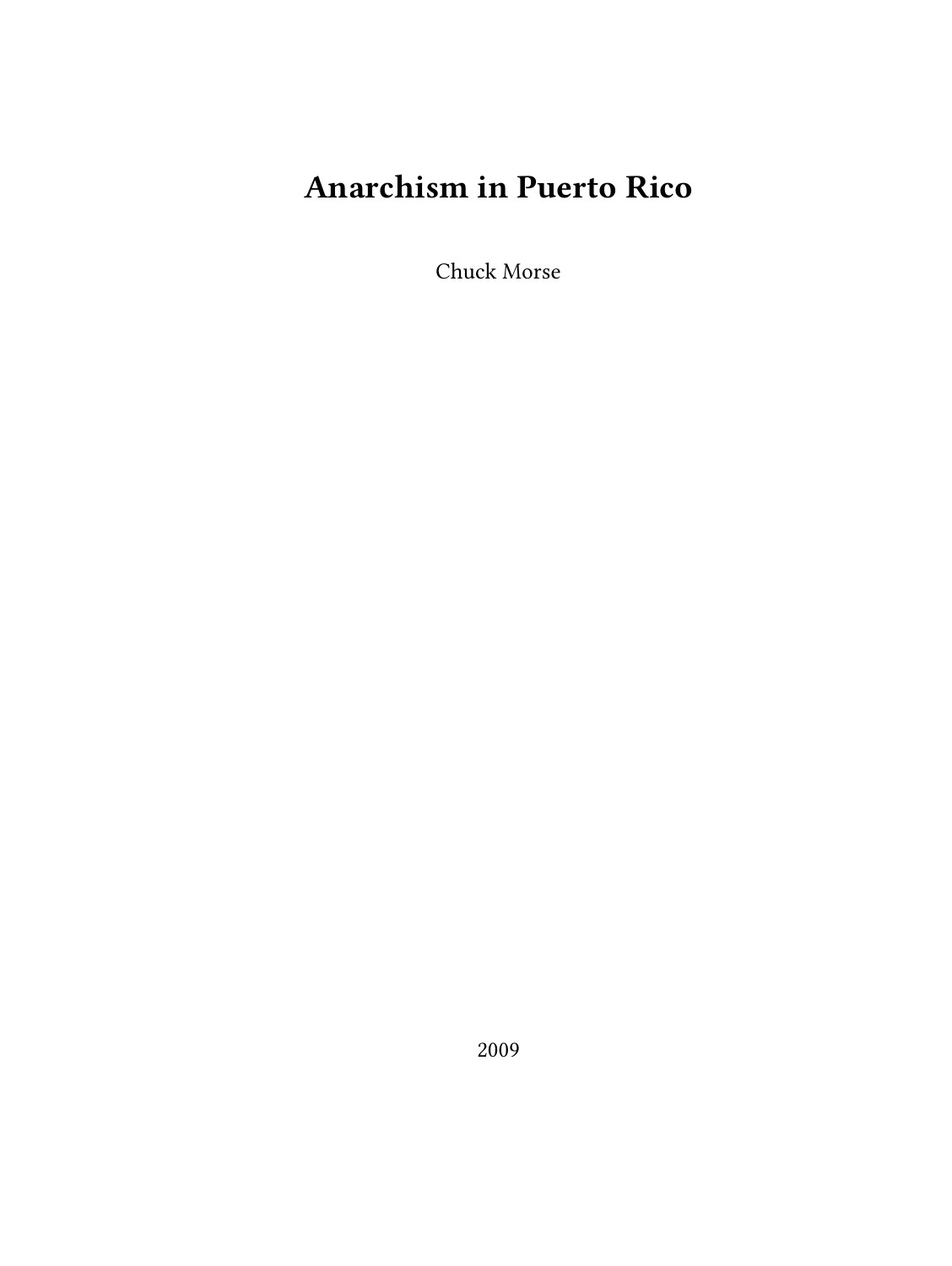## **Contents**

| $\mbox{References And Suggested Readings} \label{eq:1} \begin{minipage}[c]{0.9\linewidth} \normalsize \begin{minipage}[c]{0.9\linewidth} \normalsize \begin{minipage}[c]{0.9\linewidth} \normalsize \begin{minipage}[c]{0.9\linewidth} \normalsize \begin{minipage}[c]{0.9\linewidth} \normalsize \begin{minipage}[c]{0.9\linewidth} \normalsize \begin{minipage}[c]{0.9\linewidth} \normalsize \begin{minipage}[c]{0.9\linewidth} \normalsize \begin{minipage}[c]{0.9\linewidth} \normalsize \begin{minipage}[c]{0.9\linewidth} \normalsize \begin{minipage}[c]{0.9$ |  |  |  |  |  |  |  |  |  |  |  |  |  |  |  |  |  |  |  |  |  |  |  |  |  |  |  |  |
|-----------------------------------------------------------------------------------------------------------------------------------------------------------------------------------------------------------------------------------------------------------------------------------------------------------------------------------------------------------------------------------------------------------------------------------------------------------------------------------------------------------------------------------------------------------------------|--|--|--|--|--|--|--|--|--|--|--|--|--|--|--|--|--|--|--|--|--|--|--|--|--|--|--|--|
|-----------------------------------------------------------------------------------------------------------------------------------------------------------------------------------------------------------------------------------------------------------------------------------------------------------------------------------------------------------------------------------------------------------------------------------------------------------------------------------------------------------------------------------------------------------------------|--|--|--|--|--|--|--|--|--|--|--|--|--|--|--|--|--|--|--|--|--|--|--|--|--|--|--|--|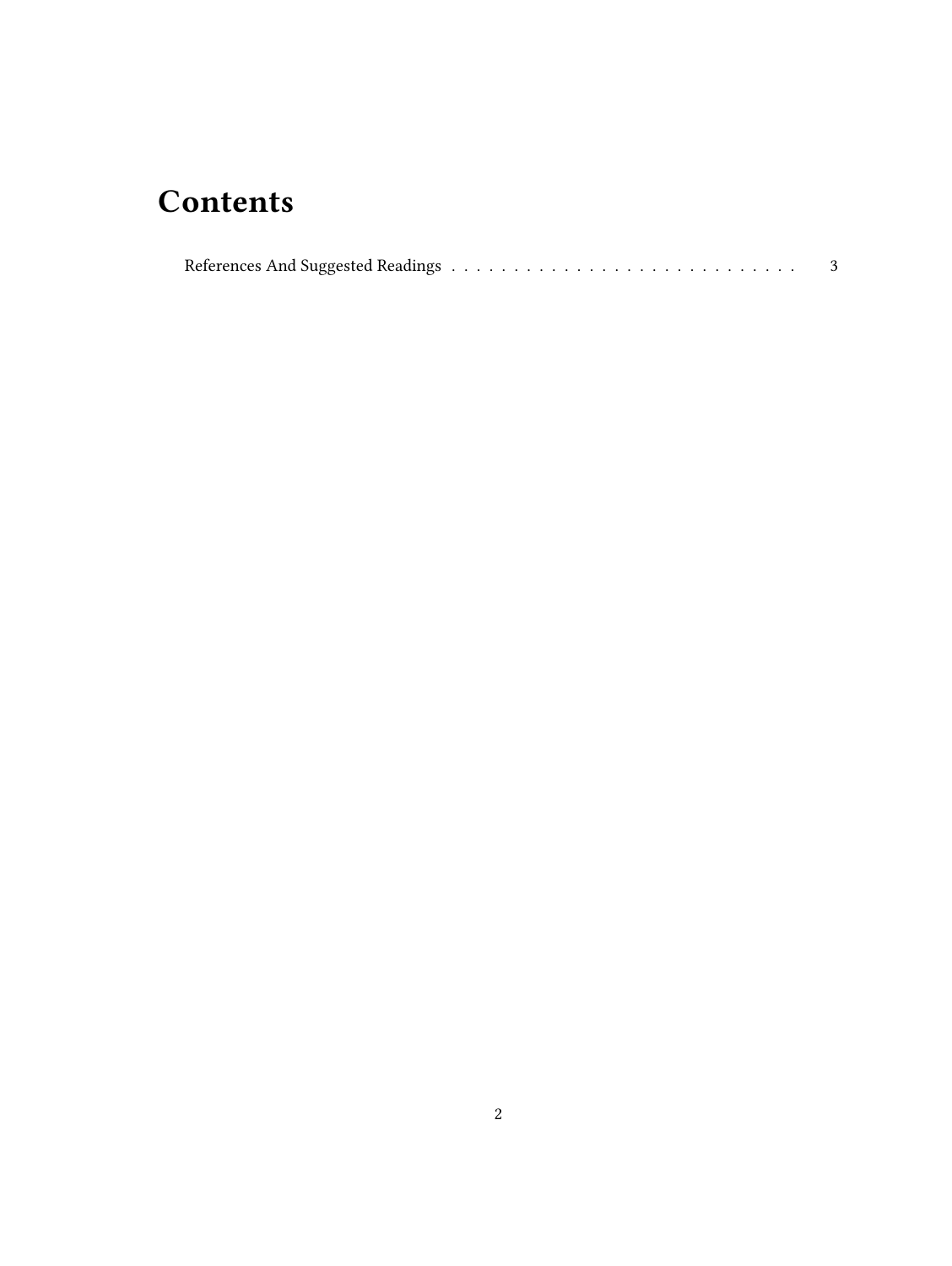Anarchists had a profound influence on the revolutionary workers' movement that existed in Puerto Rico during the first and second decades of the twentieth century. Although they never built an island-wide, specifically anarchist organization and for the most part cooperated with activists from other ideological tendencies, they left a unique and lasting imprint on the history and politics of the island.

As champions of workers' self-organization, anarchists were instrumental in the formation of the Regional Workers' Federation, Puerto Rico's first labor federation, established on October 23, 1898, shortly after the island became an American colony, and modeled on the anarchistdominated Spanish Regional Federation. Anarchists also helped found the Free Workers' Federation, which emerged from a split within the Regional Workers' Federation between those leaning toward the Republican Party and those demanding independence from all "bourgeois parties."The Free Workers' Federation was the principal labor organization on the island for many years and led major strikes among sugarcane, cigar, and tobacco workers.

Cultural ventures were integral to anarchists' overall revolutionary strategy, as a means to foster working-class solidarity and prepare them to govern society after the anticipated collapse of capitalism. Anarchists published newspapers, books, and pamphlets, organized reading rooms and workers' centers, and sponsored theatrical groups, among other endeavors. The ubiquitous poverty and illiteracy among their intended audience prompted anarchists to communicate their ideals in innovative ways. For instance, radical workers often selected and paid other workers to be "readers," reading revolutionary literature to them while laboring in factories.

These initiatives spread the anarchist message throughout the island, nurturing a strong anticapitalist and anti-political sentiment among many workers. Anarchists also opened the world of ideas to men and women who would have likely been excluded otherwise, in turn transforming Puerto Rican culture. In this regard, anarcha-feminist organizer, playwright, and occasional "reader" Luisa Capetillo is among the most distinguished militants.

Anarchists lost influence in the labor movement in the second decade of the century, never to regain it since, due to state repression and factional struggles within the Free Workers' Federation. In addition, anarchists were unable to take a strong position on the island's colonial status, which became the central issue in Puerto Rican political life. As revolutionary internationalists and antistatists, anarchists argued that it mattered little whether native or foreign elites ruled the island if capitalist domination remained intact.

Paradoxically, anarchism's rejection of the dominant terms of political debate in Puerto Rico provides an enduring appeal for those drawn to radical social alternatives. For example, anarchism is an ideological point of reference for participants in the island's punk rock movement.

SEE ALSO: Anarchism and Culture, 1840–1939 ; Anarchism in the United States to 1945 ; Anarchism in the United States, 1946–Present ; Anarchism, Spain ; Anarchosyndicalism

## <span id="page-2-0"></span>**References And Suggested Readings**

Ayala, C. & Bernabe, R. (2007) *Puerto Rico in the American Century: A History since 1898*. Chapel Hill: University of North Carolina Press.

Davila Santiago, R. (1988) *El Derribo de las Murallas* (*Knocking Down the Walls*). Río Piedras: Editorial Cultural.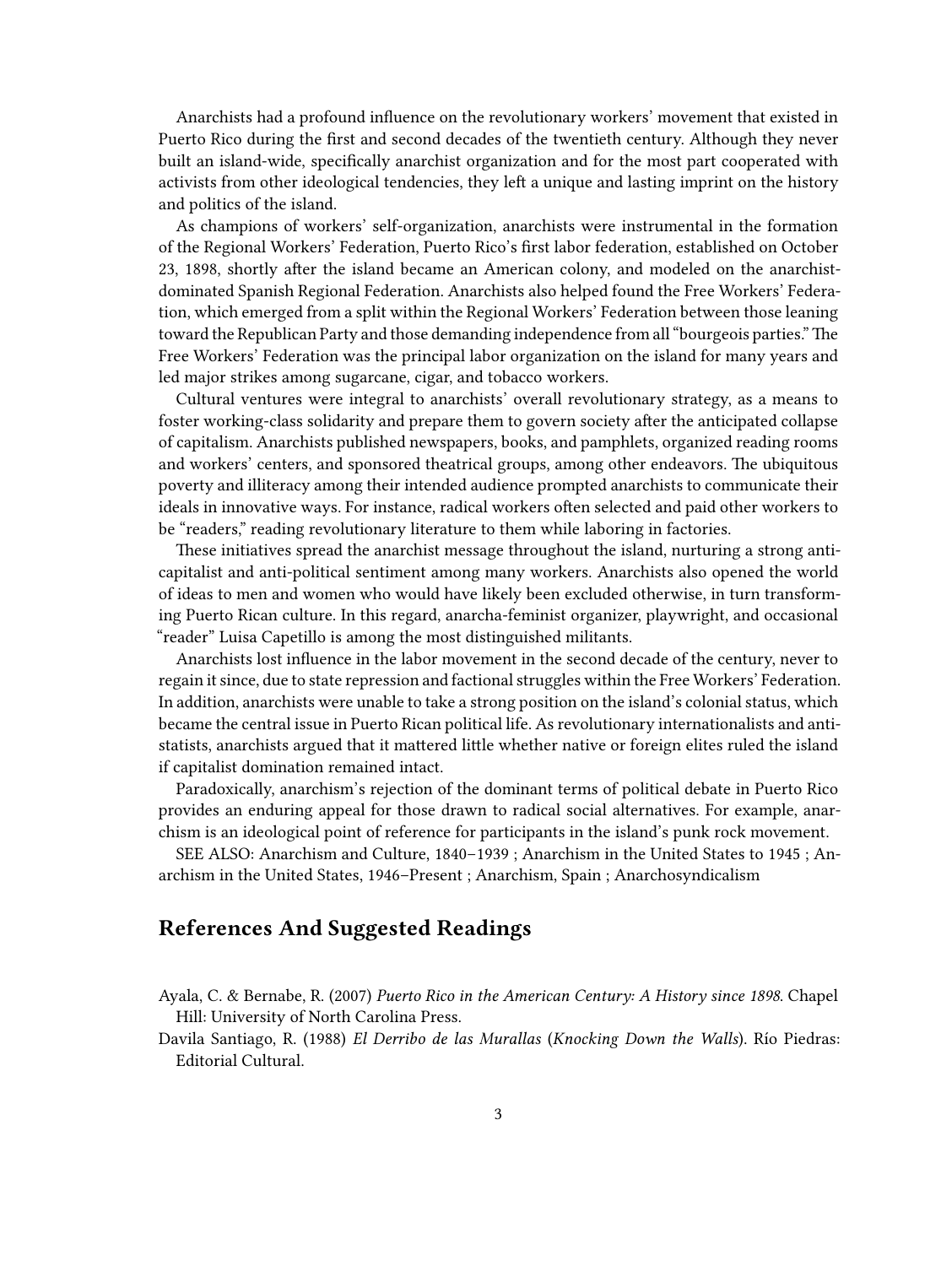Findlay, E. (1999) Imposing Decency: The Politics of Sexuality and Race in Puerto Rico, 1870–1920. Durham, NC: Duke University Press.